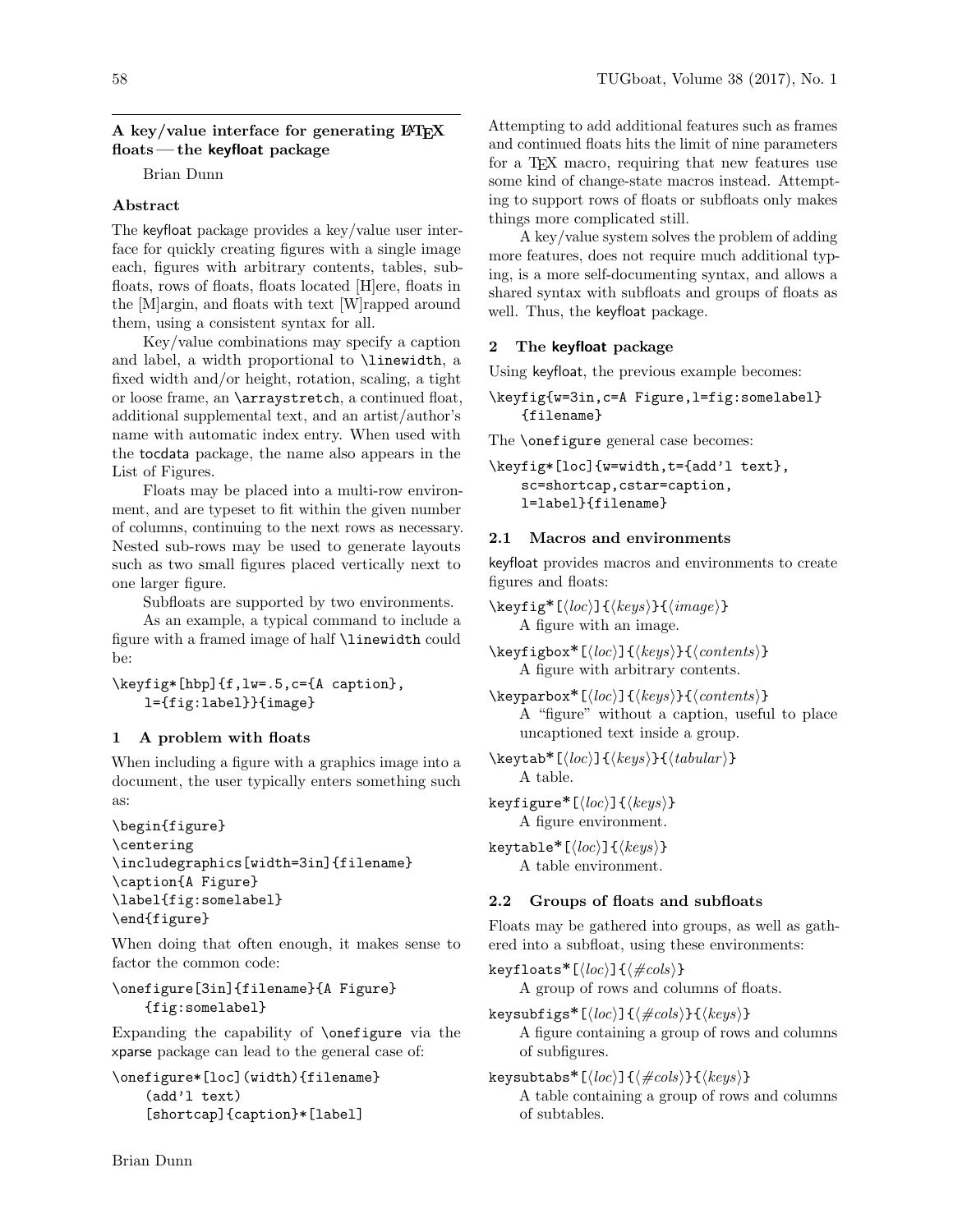### 2.3 Margin float

The tufte-book class offers margin floats. These are used if they are available, otherwise keyfloat provides its own:

marginfigure[ $\langle$ offset}]

A figure environment placed into the margin. margintable  $[\langle \textit{offset} \rangle]$ 

A table environment placed into the margin.

### 2.4 Arranging floats

Rows and columns of floats are created by enclosing \keyfig and friends inside a keyfloats environment. The number of columns is given, and the floats are dynamically arranged across each row, with leftovers distributed evenly on the last row. These may be nested (Figures [1](#page-1-0) to [5,](#page-1-1) and Table [1\)](#page-1-2).

```
\begin{keyfloats}{2}
\keyfig{lw=1,f,c={First in a group},
   l=fig:firstinrow,
    tl={\cs{raggedright} text}
   }{image}
\keyparbox{}{\centering
    A \cs{keyparbox} describing something.
    \par With several paragraphs.}
\begin{keyfloats}{2}
\keyfig{lw=1,c={Third in a group},
    l=fig:thirdinarow}{image}
\keyfig{lw=1,c={Fourth in a group}}{image2}
\keyfig{lw=1,c={Fifth in a group}}{image}
\keyfig{lw=1,c={Sixth in a group},
   l=fig:sixthinrow}{image2}
\end{keyfloats}
\keytab{c={Seventh in a group},
    l=tab:seventhinrow}
    {\testwidetable}
\end{keyfloats}
```
Subfloats are arranged into rows and columns in a similar manner (Fig. [6\)](#page-1-3). Notice that fig. [6\(](#page-1-3)d) is a foreign table inside a figure.

```
\begin{keysubfigs}{3}
  {c=Subfigures,l=fig:subfigs}
\keyfig{lw=1,f,c={First subfigure},
  l=fig:firstsubfig,t=Some text}{image}
\keyfig{lw=1,f,r=90,c={Second subfigure},
  l=fig:secondsubfig,
  t=Lots of lots of lots of lots of text.}
  {image2}
\begin{keyfloats}{1}
\keyfig{lw=1,f,c={Third subfigure},
  l=fig:thirdsubfig}{image}
\keytab{c={Fourth subfigure},
  l=fig:fourthsubfig}{\testtable}
```
<span id="page-1-0"></span>

Figure 1: First in a group

\raggedright text

group

group

ure

(a) First subfig-



Third in a Figure 3: Fourth in a group

<span id="page-1-1"></span>

Fifth in a Figure 5: Sixth in a group

<span id="page-1-2"></span>Table 1: Seventh in a group

A \keyparbox describing something.

> With several paragraphs.

<span id="page-1-3"></span>

| An image. |  |
|-----------|--|
| Some text |  |

(c) Third subfigure (d) Fourth subfigure

A B C D

*An image.*

(b) Second subfigure

Lots of lots of lots of lots of text.

**other** image

> (e) Fifth subfigure

*An image.*

Figure 6: Subfigures

```
\keyfig{lw=.5,f,c={Fifth subfigure},
 l=fig:fifthsubfig}{image}
\end{keyfloats}
\end{keysubfigs}
```
### 2.5 Placement of floats

Floats or groups of floats may be placed [H]ere, in the [M]argin, with text [W]rapped around them (wrapfig with optional placement), or with the usual [htbp] placement combinations.

Starred floats may be used to create two-column floats.